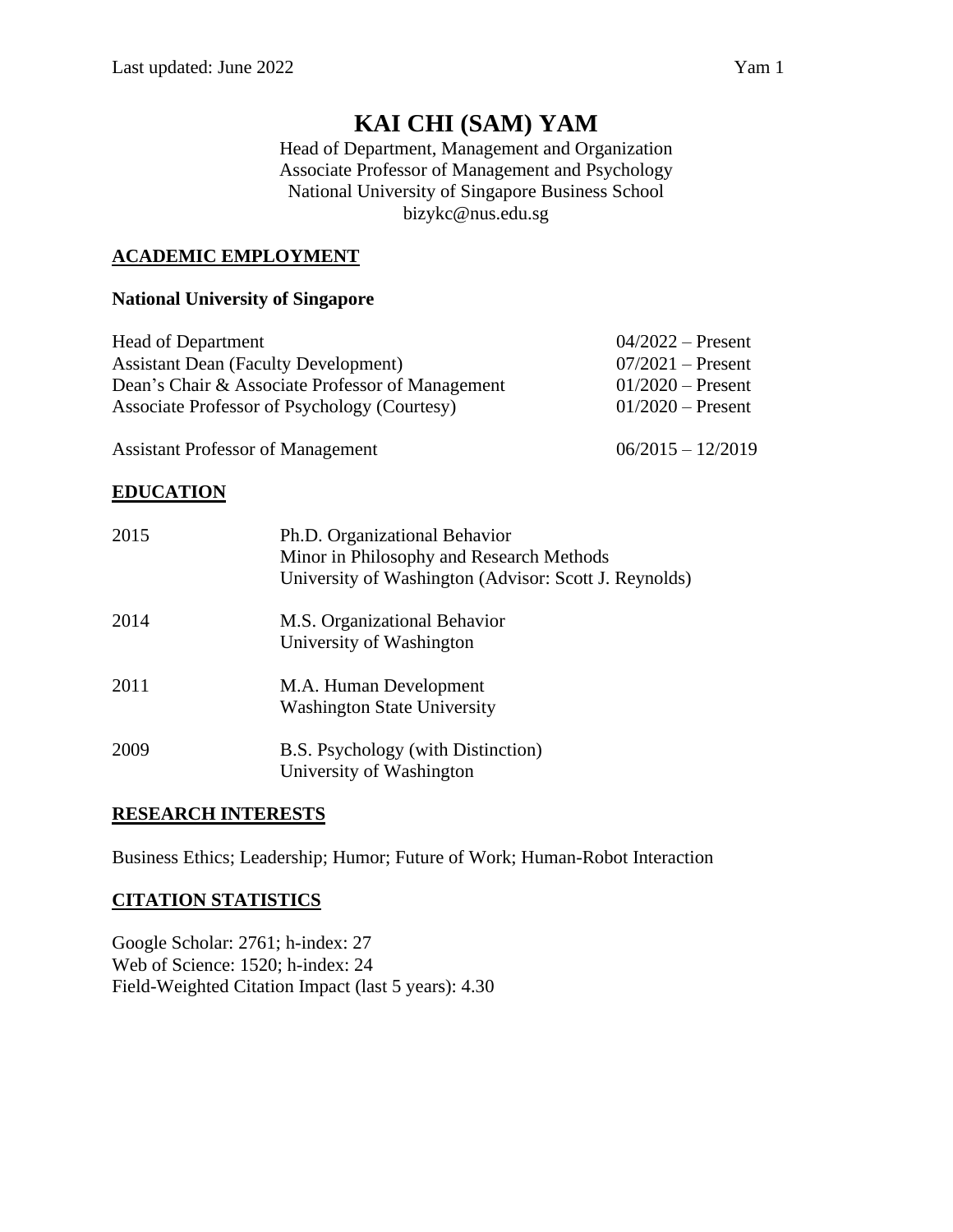# **AWARDS AND HONORS**

### *Scholarship (Career)*

- 2022 Early Career Achievement Award
	- Academy of Management Human Resources Division
- 2022 Janet Taylor Spence Award for Transformative Early Career Contributions Association for Psychological Science
- 2022 Distinguished Early Career Contributions Award (Science) Society for Industrial and Organizational Psychology
- 2017 Rising Star, Association for Psychological Science
- 2016 Early Career Research Excellence Award, NUS Business School

# *Scholarship (Others)*

- 2021 Best Reviewer Award, *Organizational Behavior and Human Decision Processes*
- 2021 Finalist, *AMR* Best Management Practice Paper Award
- 2021 Japan Society for the Promotion of Science Invitational Fellowship
- 2019 Responsible Research in Management Award, IACMR and RRBM
- 2019 Finalist for Best Paper Award, Academy of Management MOC Division
- 2014 Best Paper Award, Academy of Management OB Division (Lead author)
- 2014 Best Student Paper Award, Academy of Management HR Division (Lead author)
- 2013 Best Paper Award, Excellence in Ethics Research Conference (Lead author)
- 2014 Dean's Achievement Award, Foster School of Business
- 2012 Emerging Scholar Award, Society for Business Ethics (Lead author)

# *Teaching*

- 2021 Annual Teaching Excellence Award, NUS Business School
- 2019 Annual Teaching Excellence Award, NUS Business School
- 2016 "Top 40 under 40" Business Professor, Poets & Quants

# **KEY REFEREED PUBLICATIONS**

(*Italicized names were PhD or post-doctoral advisees when the research project was started*)

- 55. *Heng, Y. T.,* Barnes, C.., & **Yam, K. C.** (conditional acceptance). Cannabis use affects evaluations of creativity but not actual creativity: A randomized controlled trial *Journal of Applied Psychology*
- 54. **Yam, K. C.,** *Tang, P. M*., & *Lam, C*. (in press). Working with animals: Implications for employees' compassion, awe, prosocial behavior, and task performance. *Personnel Psychology*
- 53. **Yam, K. C.,** *Goh, E.,* Fehr, R., *Lee, R.,* Soh, H., & Gray, K. (2022). When your boss is a robot: Workers are more spiteful to robot supervisors that seem more human. *Journal of Experimental Social Psychology, 102,* 104360*.*
- 52. *Tang, P. M.,* **Yam, K. C.,** Koopman, J., & Ilies, R. (2022). Admired and disgusted? Third parties' paradoxical emotional reactions and behavioral consequences towards others' unethical pro-organizational behavior.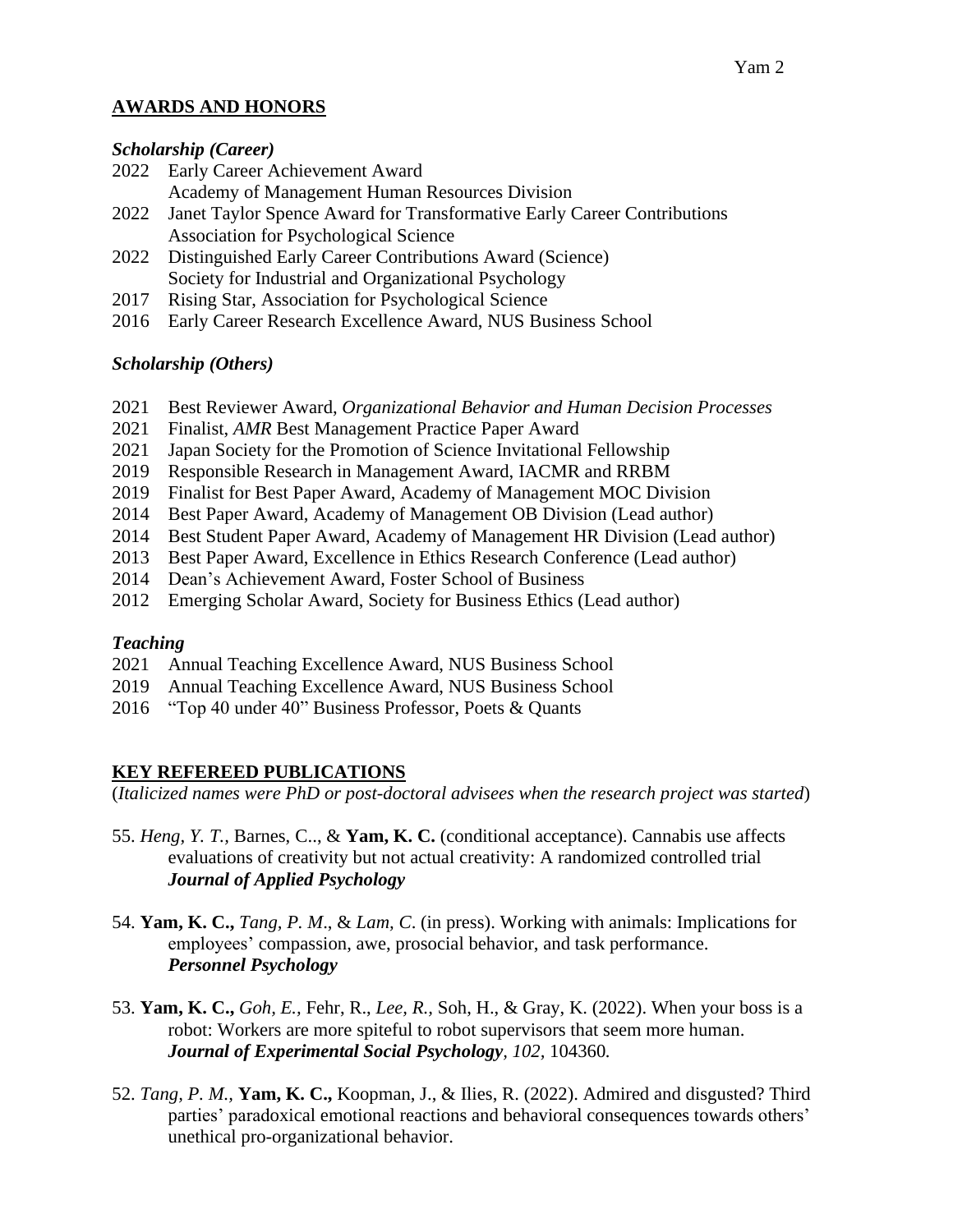*Personnel Psychology, 75,* 33-67.

- 51. **Yam, K. C.,** *Bigman, Y., Tang, P. M.,* Ilies, R., De Cremer, D., Soh, H. & Gray, K. (2021). Robots at work: People prefer—and forgive—service robots with perceived feelings. *Journal of Applied Psychology, 10,* 1557-1572.
- 50. **Yam, K. C.,** Reynolds, S. J., Wiltermuth, S., & Zhang, Y. (2021). The benefits and perils of job candidates' signaling their morality in selection decisions. *Personnel Psychology, 74,* 477-503.
- 49. Qin, X., **Yam, K. C.,** *Chen, C.,* Li, W., & Dong, X. (2021). Talking about the COVID-19 crisis is positively associated with team cultural tightness: Implications for team deviance and creativity. *Journal of Applied Psychology, 106,* 530-541.
- 48. **Yam, K. C.,** *Jackson, J. C.,* Barnes, C., *Lau, J.,* Qin, X., & *Lee, H. Y.* (2020). The rise of COVID-19 cases is associated with support for political leaders. *Proceedings of the National Academy of Sciences (PNAS), 117,* 25429-25433.
	- *The first two authors contributed equally*
- 47. **Yam, K. C.,** *Jackson, J. C., Lau, J.,* Qin, X., Barnes, C., & Chong, J. K. (2020). Association of high profile football matches in Europe with traffic accidents in Asia: Archival study. *British Medical Journal (Impact factor<sup>2019</sup> = 30.2)*
	- *The first two authors contributed equally*
- 46. *Tang, P. M.,* **Yam, K. C.,** & Koopman, J. (2020). Feeling proud but guilty? Unpacking the paradoxical nature of unethical pro-organizational behavior. *Organizational Behavior and Human Decision Processes, 20,* 68-86.
- 45. Qin, X., *Chen, C.,* **Yam, K. C.,** & Huang, M. (2020). The double-edged sword of leader humility: Investigating when and why leader humility promotes versus inhibits subordinate deviance. *Journal of Applied Psychology, 105*, 693-712.
- 44. Landy, J. F. et al. (2020). Crowdsourcing hypothesis tests: Making transparent how design choices shape research results. *Psychological Bulletin, 146,* 451–479.
	- *A 49-author collaboration on the special issue on replication and reproducibility*
- 43. **Yam, K. C.,** Barnes, C., Leavitt, K., Wei, W., *Lau, J.,* & Uhlmann, E. (2019). Why so serious? A laboratory and field investigation of the link between morality and humor. *Journal of Personality and Social Psychology, 117,* 758-772.
- 42. Ng, T., & **Yam, K. C.** (2019). When and why does employee creativity fuel deviance? Exploring key psychological mechanisms. *Journal of Applied Psychology, 104*, 1144-1163.
- 41. Owens, B., **Yam, K. C.,** Bender, J., *Mao, M.,* & Hart, D. (2019). The impact of leader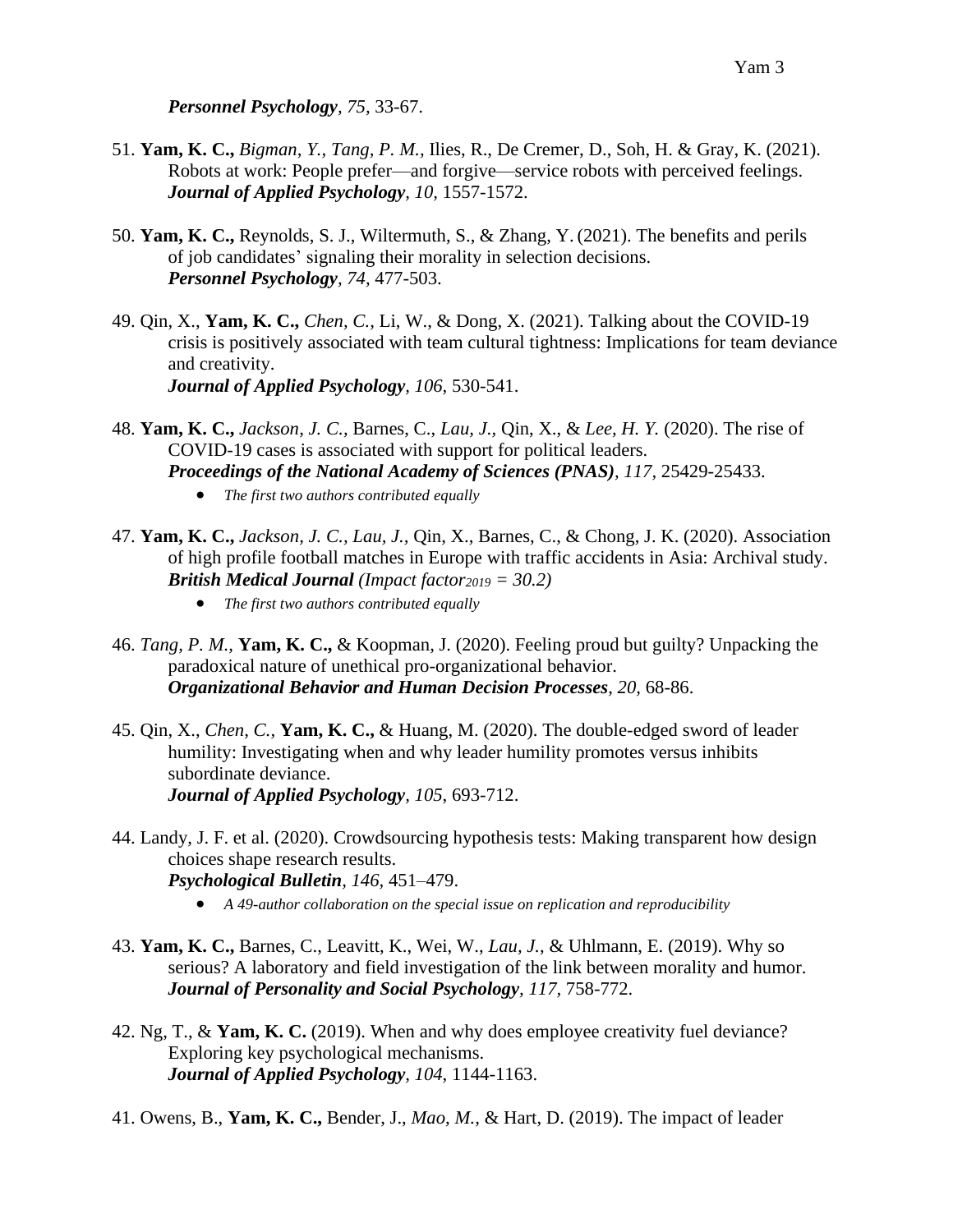moral humility on follower moral efficacy and behavior. *Journal of Applied Psychology, 104,* 146-163.

- 40. Ng, T., **Yam, K. C.,** & Aguinis, H. (2019). Employee perceptions of corporate social responsibility: Effects on pride, embeddedness, and turnover. *Personnel Psychology*, *72,* 107-137.
	- *Recipient of IACMR/RRBM Responsible Research in Management Award*
- 39. Fehr, R., Welsh, D., **Yam, K. C.,** Baer, M., Wei, W., & *Vaulont, M.* (2019). The role of moral decoupling in the causes and consequences of unethical pro-organizational behavior. *Organizational Behavior and Human Decision Processes*, *153*, 27-40.

38. Rego, A., **Yam, K. C.,** Owens, B. P., Story, J., Cunha, M. P., Bluhm, D., & Lopes, M. (2019). Conveyed leader psychological capital predicting leader effectiveness through positive energizing. *Journal of Management, 45,* 1689-1712.

37. Rego, A., Owens, B. P., **Yam, K. C.,** Bluhm, D., Cunha, M. P., Silard, T., Gonclaves, L., Martins, M., Simpson, A. V., & Liu, W. (2019). Leader humility and team performance: Exploring the mechanisms of team psychological capital and task allocation effectiveness.

*Journal of Management, 45,* 1009-1033.

- *The first three authors contributed equally*
- 36. **Yam, K. C.,** Christian, M., Wei, W., *Liao, Z.,* & *Nai, J.* (2018). The mixed blessing of leader sense of humor: Examining costs and benefits. *Academy of Management Journal, 61,* 348-369.
	- *The last three authors contributed equally*
- 35. *Liao, Z.,* **Yam, K. C.,** Johnson, R., Wu, L., & Song, Z. (2018). Cleansing my abuse: A reparative response model of perpetrating abusive supervisor behavior. *Journal of Applied Psychology, 103,* 1039-1056
- 34. Klotz, A., He, W., **Yam, K. C.,** Bolino, M., Wei, W., & Houston, L. (2018). Good actors but bad apples: Deviant consequences of daily impression management at work. *Journal of Applied Psychology, 103,* 1145-1154.
- 33. **Yam, K. C.,** Klotz, A., He, W., & Reynolds, S. J. (2017). From good soldiers to psychologically entitled: Examining when and why citizenship behavior leads to deviance. *Academy of Management Journal, 60*, 373-396.
- 32. Lian, H., **Yam, K. C.,** Ferris, L., & Brown, D. (2017). Self-control at work. *Academy of Management Annals, 11,* 703-732. • *The first two authors contributed equally*
- 31. Fehr, R., **Yam, K. C.,** He, W., Chiang, J., & Wei, W. (2017). Polluted work: A self-control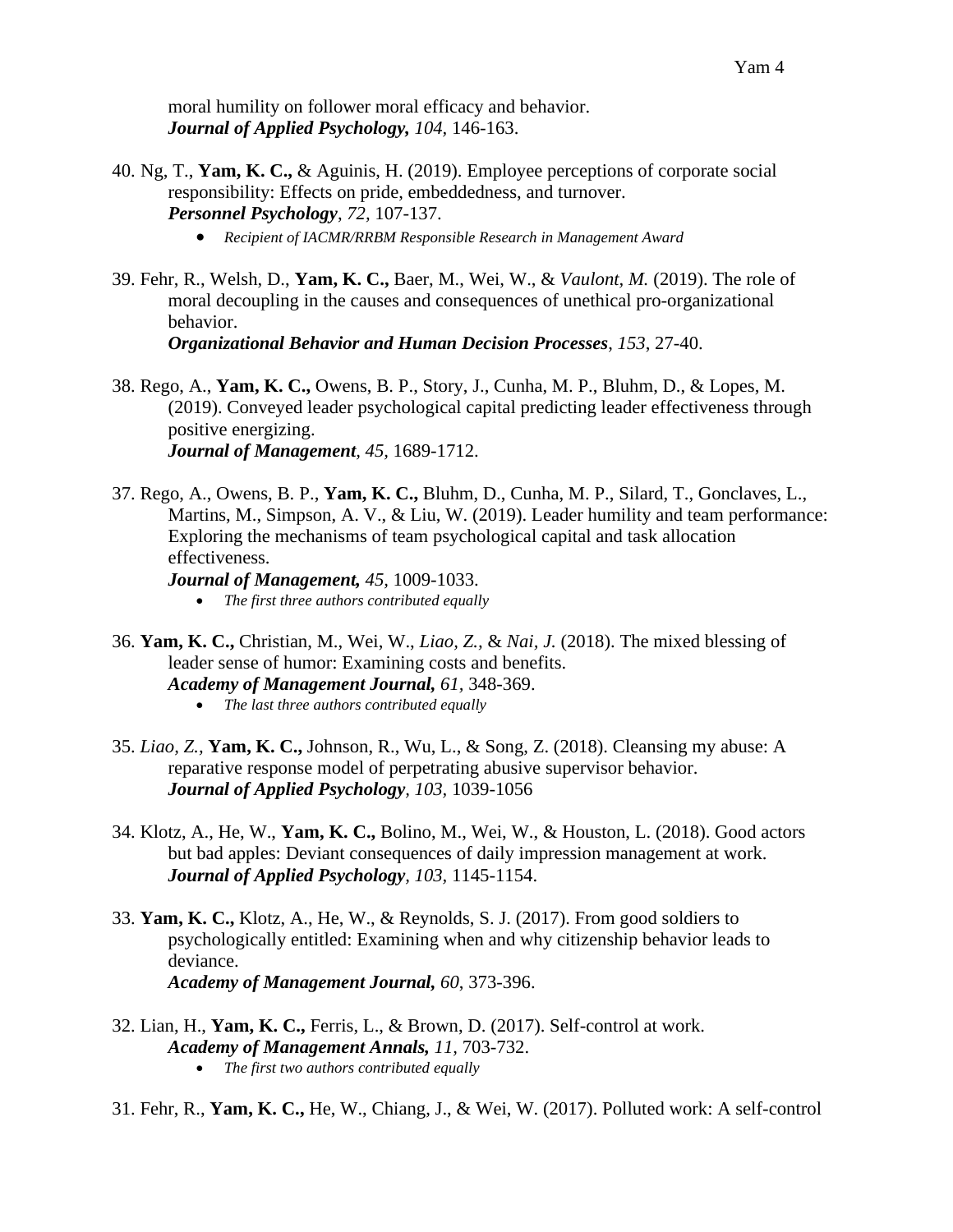perspective on air pollution, organizational citizenship, and counterproductive work behavior.

*Organizational Behavior and Human Decision Processes, 14*3, 98-110.

- 30. Djurdjevic, E., Stoverink, A., Klotz, A., de Motta Veiga, S., Koopman, J., **Yam, K. C.,** & Chiang, J. (2017). Workplace status: The development and validation of a scale. *Journal of Applied Psychology, 102*, 1124-1147.
- 29. **Yam, K. C.,** Fehr, R., Keng-Highberger, F., Klotz, A., & Reynolds, S. J. (2016). Out of control: A self-control perspective on the link between surface acting and abusive supervision. *Journal of Applied Psychology, 101,* 292-301.
- 28. Fehr, R., **Yam, K. C.,** & Dang, C. T. (2015). Moralized leadership: The construction and consequences of ethical leader perceptions. *Academy of Management Review, 2,* 182-209.
	- *Finalist, AMR Best Management Practice Paper Award*
- 27. **Yam, K. C.,** Reynolds, S. J., & Hirsh, J. B. (2014). The hungry thief: Physiological deprivation and its effect on unethical conduct. *Organizational Behavior and Human Decision Processes, 125,* 123-133.
- 26. **Yam, K. C.,** Chen, X. P., & Reynolds, S. J. (2014). Ego depletion and its paradoxical effect on ethical decision making. *Organizational Behavior and Human Decision Processes, 124,* 204-214.
- 25. **Yam, K. C.,** Fehr, R., & Barnes, C. (2014). Morning employees are perceived as better employees: Employees' start times influence supervisor performance ratings. *Journal of Applied Psychology, 99,* 1288-1299.
- 24. Reynolds, S. J., Dang, C., **Yam, K. C.,** & Leavitt, K. (2014). The role of moral knowledge in everyday immorality: What does it matter if I know what is right? *Organizational Behavior and Human Decision Processes, 123,* 124-137.

# **ADDITIONAL REFEREED PUBLICATIONS**

(*Italicized names were PhD or post-doctoral advisees when the research project was started*)

- 23. *Feng, Z.,* Keng-Highberger, F., **Yam, K. C.,** Chen, X. P., & Li, H. (in press). Wolves in sheep's clothing: How and when Machiavellian leaders demonstrate strategic abuse. *Journal of Business Ethics*
- 22. Carnevale, J., Huang, L., **Yam, K. C.,** & Wang, L., (2022). Laughing with me or laughing at me? An approach-avoidance model of leader humor expressions and follower outcomes.

# *Journal of Organizational Behavior*

- *The four authors contributed equally*
- 21. Watkins, T., *Lee, S.,* **Yam, K. C.,** Zhang, Y., & Long, L. (2022). Helping After Dark: Ambivalent outcomes of helping followers after the workday.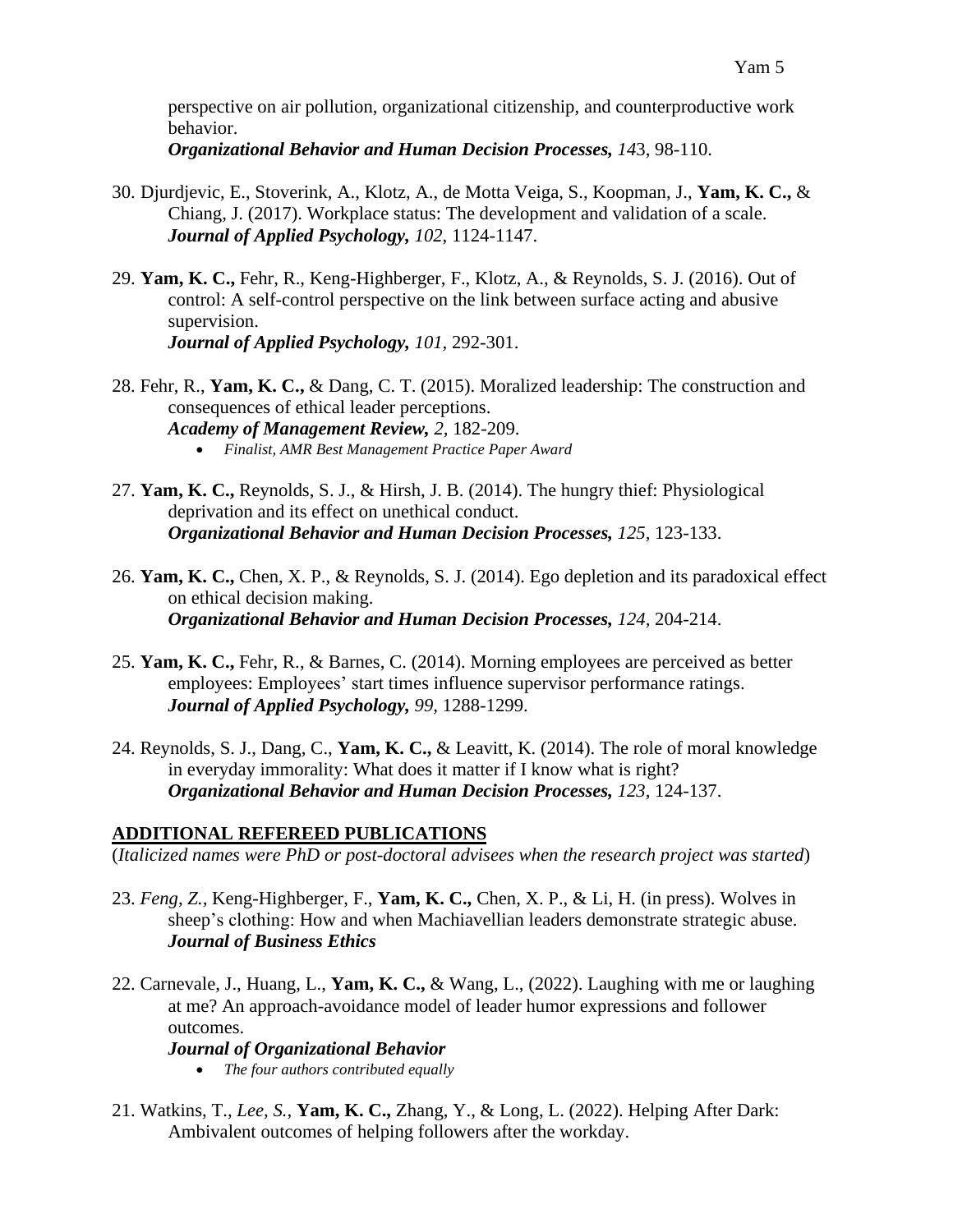#### Yam 6

#### *Journal of Organizational Behavior*

- 20. **Yam, K. C.,** Reynolds S. J., Zhang, P., & *Su, R.* (2022). The unintended consequences of empowering leadership: Increased deviance for some followers. *Journal of Business Ethics*
- 19. Qin, X., **Yam, K. C.,** Ma, G., Chen, C., Zhu, H., & Wang, H. (2022). The unintended psychological and behavioral drawbacks of big push strategies: Increased psychological entitlement, selfish behavior, and decreased prosocial behavior. *Journal of Behavioral and Experimental Economics, 97,* 101842.
- 18. *Ong, W. J.,* **Yam, K. C.,** & Barnes, C. (2022). Moral evaluations of humor apply beyond just those telling the joke. *Social Cognition, 40,* 107-126.
- 17. Qin, X., *Chen, C.,* **Yam, K. C.,** et al. (2022). Adults still can't resist: A social robot can induce normative conformity. *Computers in Human Behavior, 127.*
- 16. **Yam, K. C.,** *Bigman, Y.,* & Gray, K. (2021). Reducing the uncanny valley by dehumanizing humanoid robots. *Computers in Human Behavior, 125.*
- 15. *Bigman, Y.,* **Yam, K. C.,** *Marciano, D.,* Reynolds, S. J., & Gray, K. (2021). Threat of racial and economic inequality increases preference for algorithm decision-making. *Computers in Human Behavior, 122.*
- 14. *Chen, C.*, Qin, X., **Yam, K. C.,** & Wang, H. (2021). Empathy or schadenfreude? Exploring observers' differential responses to abusive supervision. *Journal of Business and Psychology, 36,* 1077–1094.
- 13. *Tan, N.,* **Yam, K. C.,** Zhang, P., & Brown, D. (2021). Are you gossiping about me? The costs and benefits of high workplace gossip prevalence. *Journal of Business and Psychology, 36,* 417-434.
- 12. Ilies, R., *Yang, G.,* Lim, S., **Yam, K. C.,** & *Li, X.* (2020). Happy but uncivil? Examining when and why positive affect leads to incivility. *Journal of Business Ethics, 165,* 595-614.
- 11. **Yam, K. C.,** Fehr, R., Burch, T., Zhang, Y., & Gray, K. (2019). Would I really make a difference? Moral typecasting theory and its implications for helping ethical leaders. *Journal of Business Ethics, 160,* 675-692.
- 10. Li, J., Barnes, C., **Yam, K. C.,** Guarana, C., & Wang, L. (2019). Don't like it when you need it the most: Examining the effect of manager ego depletion on managerial voice endorsement. *Journal of Organizational Behavior, 40,* 869-882.
- 9. Zhang, Y., **Yam, K. C.,** Kouchaki, M., & Zhang, J. (2019). Cut you some slack? An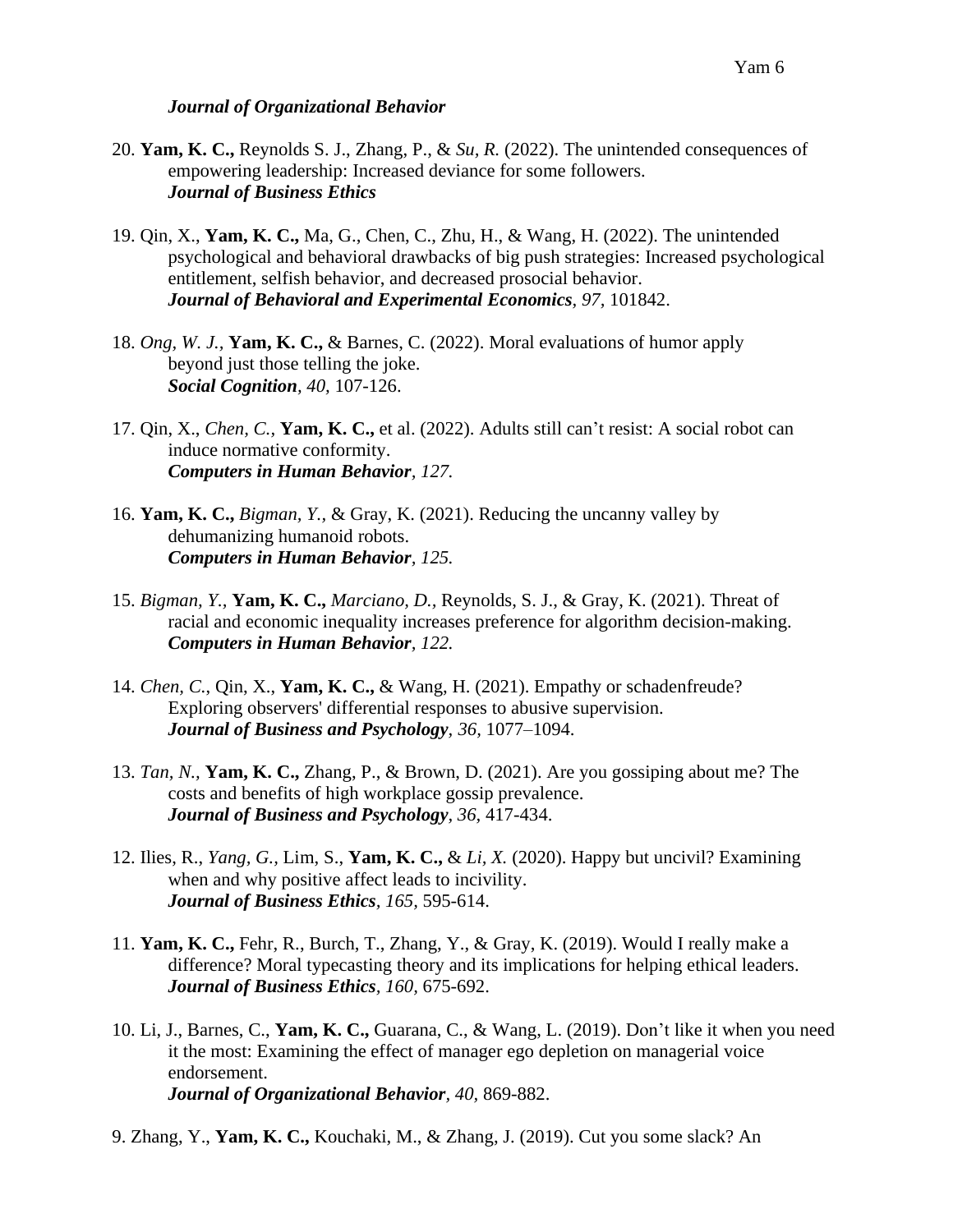investigation of the perceptions of a depleted employee's unethicality. *Journal of Business Ethics, 157,* 673–683*.*

- 8. *Zhu, J., Liao, Z.,* **Yam, K. C.,** & Johnson, R. (2018). Shared leadership: A state-of-the-art review and future research agenda. *Journal of Organizational Behavior, 39,* 834-852. • *The first two authors contributed equally*
- 7. **Yam, K. C.** (2018). The effects of thought suppression on ethical decision making: Mental rebound vs. ego depletion. *Journal of Business Ethics, 147*, 65-79.
- 6. He, W., Fehr, R., & **Yam, K. C.**, Long, L. R., & Hao, P. (2017). Interactional justice, leadermember exchange, and employee performance: Examining the moderating role of justice differentiation. *Journal of Organizational Behavior, 38,* 537-557.
- 5. **Yam, K. C.,** & Reynolds, S. J. (2016). The effects of victim anonymity on unethical behavior. *Journal of Business Ethics, 136*, 13-22.
- 4. Li, S., He, W., **Yam, K. C.,** & Li, S. (2015). When and why empowering leadership increases follower taking charge: A multilevel examination in China. *Asia Pacific Journal of Management, 32*, 645-670.
- 3. Gaspar, J., Seabright, M., Reynolds, S. J., & **Yam, K. C.** (2015). Counterfactual and factual reflection: The influence of past misdeeds on future immoral behavior. *Journal of Social Psychology, 155,* 370-380.
- 2. **Yam, K. C.** (2013). Experimental manipulation to reduce the negative effects of money. *Journal of Applied Social Psychology, 43,* 104-109.
- 1. **Yam, K. C.,** Bumpus, M. F., & Hill, L. G. (2012). Motivating effort: A theoretical synthesis of the self-sufficiency and two market theories. *British Journal of Social Psychology, 51*, 709-716.

# **COMMENTARIES AND BOOK CHAPTERS**

- Qin, X., **Yam, K. C.,** *Chen, C.,* Li, W. (2021). Revisiting social robots and their impacts on conformity: Practical and ethical considerations. *Science Robotics (e-Letter)*
- **Yam, K. C.,** Gloor, J. L. & *Liu, L.* (2021). *Humor and its effects for leaders in the East and West*. In D. De Cremer (Ed.), On the emergence and understanding of Asian global leadership (pp. 101-108). Boston: De Gruyter.
	- *The three authors contributed equally*
- *Yan, L., Lam, C.,* & **Yam, K. C.** (2021). *Knock, knock. Who's there? An (evidencebased) chapter full of the pros and cons of leader humor*. In K. Vaidya (Ed.), Leading with a sense of humor.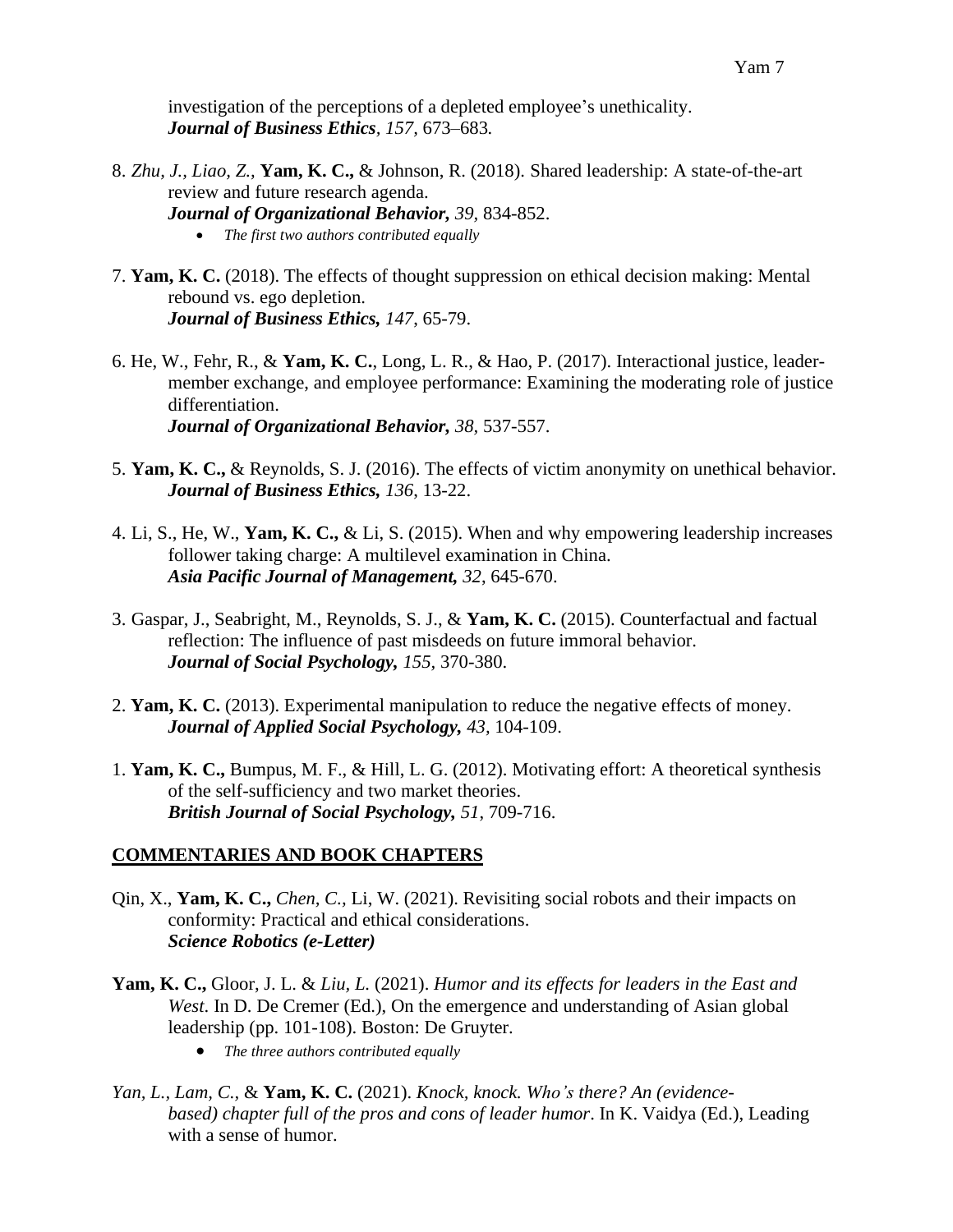#### **MANUSCRIPTS UNDER INVITED REVISION**

*(Italicized names were PhD or post-doctoral advisees when the research project was started)*

- **Yam, K. C.,** *Tang, P. M., Jackson, J., Su, R., & Gray, K.* (3<sup>rd</sup> R&R). [Technology]. *Journal of Applied Psychology*
- **Yam, K. C.,** *Yan, L., & Lin, K. J.* (1<sup>st</sup> R&R). [Self-control]. *Journal of Applied Psychology*
- Liao, Z., **Yam, K. C.,** Lee, H. W., *Tang, P. M.,* & Johnson, R. (1st R&R). [Ethics]. *Journal of Management*
- Jago, A., **Yam, K. C.,** & *Tang, P. M.* (under  $2<sup>nd</sup>$  review). [Technology]. *Organizational Behavior and Human Decision Processes*
- *Yan, L., Chai, V., & Yam, K. C.* (1<sup>st</sup> R&R). [Motivation]. *Organizational Behavior and Human Decision Processes*
- *Yan, L., & Yam, K. C.* (1<sup>st</sup> R&R). [Leadership]. *Organization Science*
- Qin, X., **Yam, K. C.,** …... & Savani, K. (under 2nd review). [Culture]. *Personality and Social Psychology Bulletin*
- *Tang, P. M., Yam, K. C., Koopman, J., & De Cremer, D. (under 2<sup>nd</sup> review). [Technology]. Human Resource Management*
- Huang, M., Ju, D., **Yam, K. C.,** Liu, S., Qin, X., Tian, G. (under 3rd review). [Humor]. *Journal of Business Ethics*

#### **SELECTED PRACTITIONER ARTICLES**

*Harvard Business Review*

- Liao, Z., Yam, K. C., Johnson, R., Liu, W., & Song, Z. L. (April 4<sup>th</sup>, 2018). When your boss has an angry outburst, what do they do next? *Harvard Business Review.* https://hbr.org/2018/04/when-your-boss-has-an-angry-outburst-what-do-they-do-next
- Yam, K. C., Lian, H., Ferris, L., & Brown, D. (June 5<sup>th</sup>, 2017). Leadership takes self-control: Here's what we know about it. *Harvard Business Review.* https://hbr.org/2017/06/leadership-takes-self-control-heres-what-we-know-about-it
- Yam, K. C. (March 17<sup>th</sup>, 2017). When joking with your employees lead to bad behavior. *Harvard Business Review.* https://hbr.org/2017/03/when-joking-with-your-employees-leads-to-badbehavior?utm\_campaign=hbr&utm\_source=facebook&utm\_medium=social
- Yam, K. C., Klotz, A., He, W., & Reynolds, S. (Sept 16<sup>th</sup>, 2016). Pushing employees to go the extra mile can be counterproductive. *Harvard Business Review.* https://hbr.org/2016/09/pushing-employees-to-go-the-extra-mile-can-becounterproductive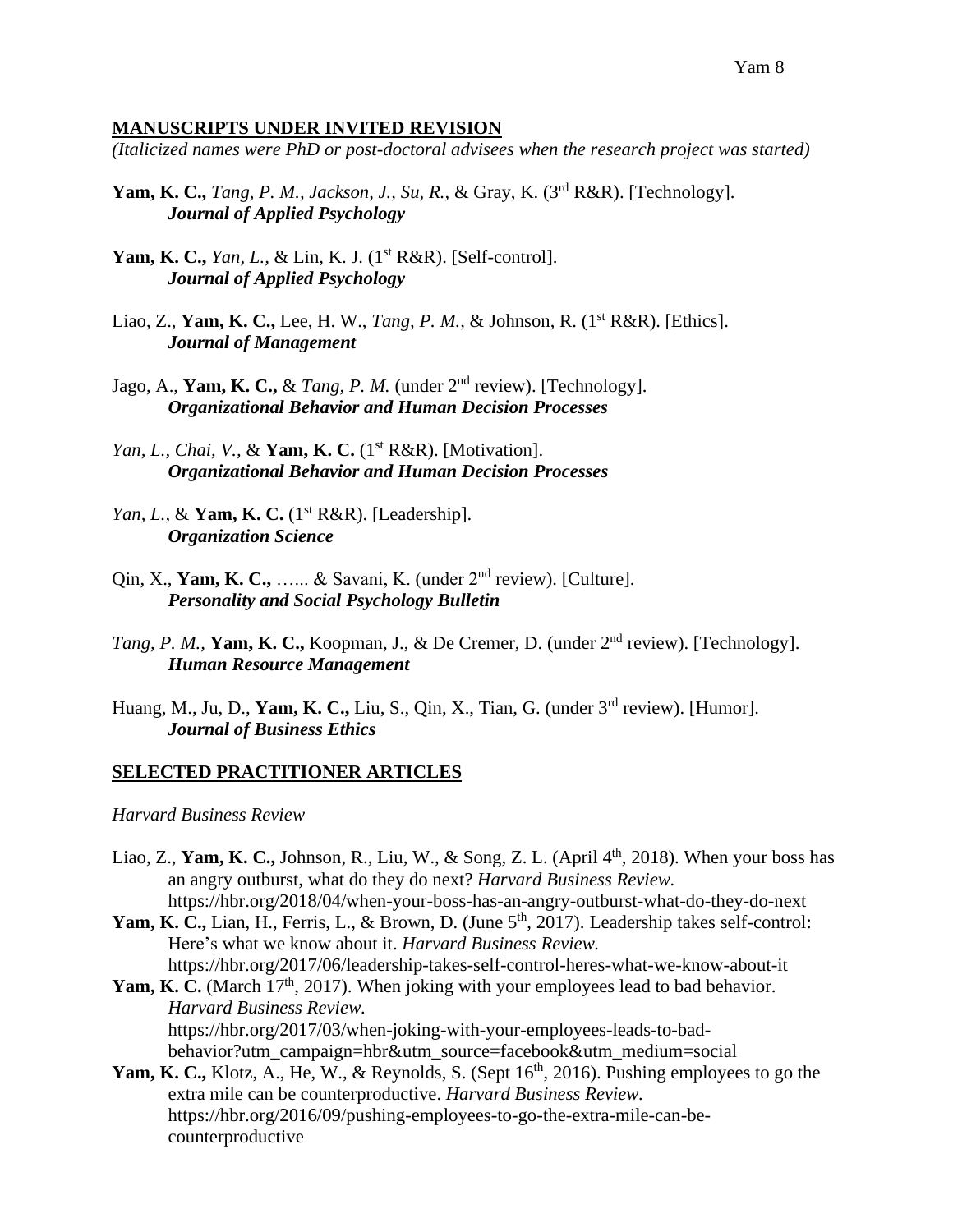Barnes, C. M., Yam, K. C., & Fehr, R. (May 13<sup>th</sup>, 2014). With flextime, boxes prefer early birds to night owls. *Harvard Business Review.* https://hbr.org/2014/05/with-flextime-bosses-prefer-early-birds-to-night-owls

# *Other Outlets*

- Yan, L. & Yam, K. C. (Oct 19<sup>th</sup>, 2021). Being a middle manager has been exhausting and miserable. *Channel News Asia.* https://www.channelnewsasia.com/commentary/managers-most-stressed-tips-how-leadmanage-team-work-home-2251081
- Yam, K. C. (Dec 17<sup>th</sup>, 2020). Does football viewership lead to unexpected traffic accidents in Asia? *British Medical Journal Opinion.* https://blogs.bmj.com/bmj/2020/12/17/does-football-viewership-lead-to-unexpectedtraffic-accidents-in-asia/
- Yam, K. C. (August 15<sup>th</sup>, 2020). Coronavirus: Will flexible work practice be the new normal? *Yahoo! Finance.*  https://sg.news.yahoo.com/coronavirus-will-flexible-work-practice-be-the-new-normal-

045949007.html

Yam, K. C. (June 25<sup>th</sup>, 2020). Leveraging technology: The rise of robots in the post-pandemic world. *Yahoo! Finance.* https://sg.finance.yahoo.com/news/leveraging-technology-the-rise-of-robots-in-the-

postpandemic-world-104938620.html

- Yam, K. C. (March 23<sup>rd</sup>, 2020). It does not always pay to be a humble leader. *TODAY*. https://www.todayonline.com/commentary/does-not-pay-be-humble-leader-work-officeboss-career
- Yam, K. C. (Dec 6<sup>th</sup>, 2019). Why being yelled at by your boss could reap payback. *The Straits Times.*

https://www.straitstimes.com/opinion/why-being-yelled-at-by-your-boss-could-reappayback

- Yam, K. C. (Oct 4<sup>th</sup>, 2019). Deconstructing the robot job threat. *Business Times*. https://www.businesstimes.com.sg/opinion/deconstructing-the-robot-job-threat
- Yam, K. C. (Feb 26<sup>th</sup>, 2019). Even NASA thinks a sense of humor is a must in hiring astronauts*. Channel News Asia.* https://www.channelnewsasia.com/news/commentary/sense-of-humour-hiring-how-
- important-nasa-astronauts-mars-11275812 Yam, K. C. (Nov 10<sup>th</sup>, 2017). Hunger, thirst and fatigue, and their links to unethical behavior. *South China Morning Post.* http://www.scmp.com/business/companies/article/2119339/hunger-thirst-and-fatigue-

and-their-links-unethical-behaviour

- Yam, K. C., & Lau, J. (June 28<sup>th</sup>, 2017). It's ok for leaders to have a sense of humor. *London School of Economics Business Review.* http://blogs.lse.ac.uk/businessreview/2017/06/28/its-okfor-leaders-to-have-a-sense-ofhumour/
- **Yam, K. C.** (May  $12<sup>th</sup>$ , 2017). Why it pays to always be nice to your staff. *South China Morning Post.* http://www.scmp.com/business/companies/article/2093917/why-it-pays-always-be-niceyour-staff
- **Yam, K. C.** (April  $4<sup>th</sup>$ , 2017). How (not) to turn good soldiers into bad apples.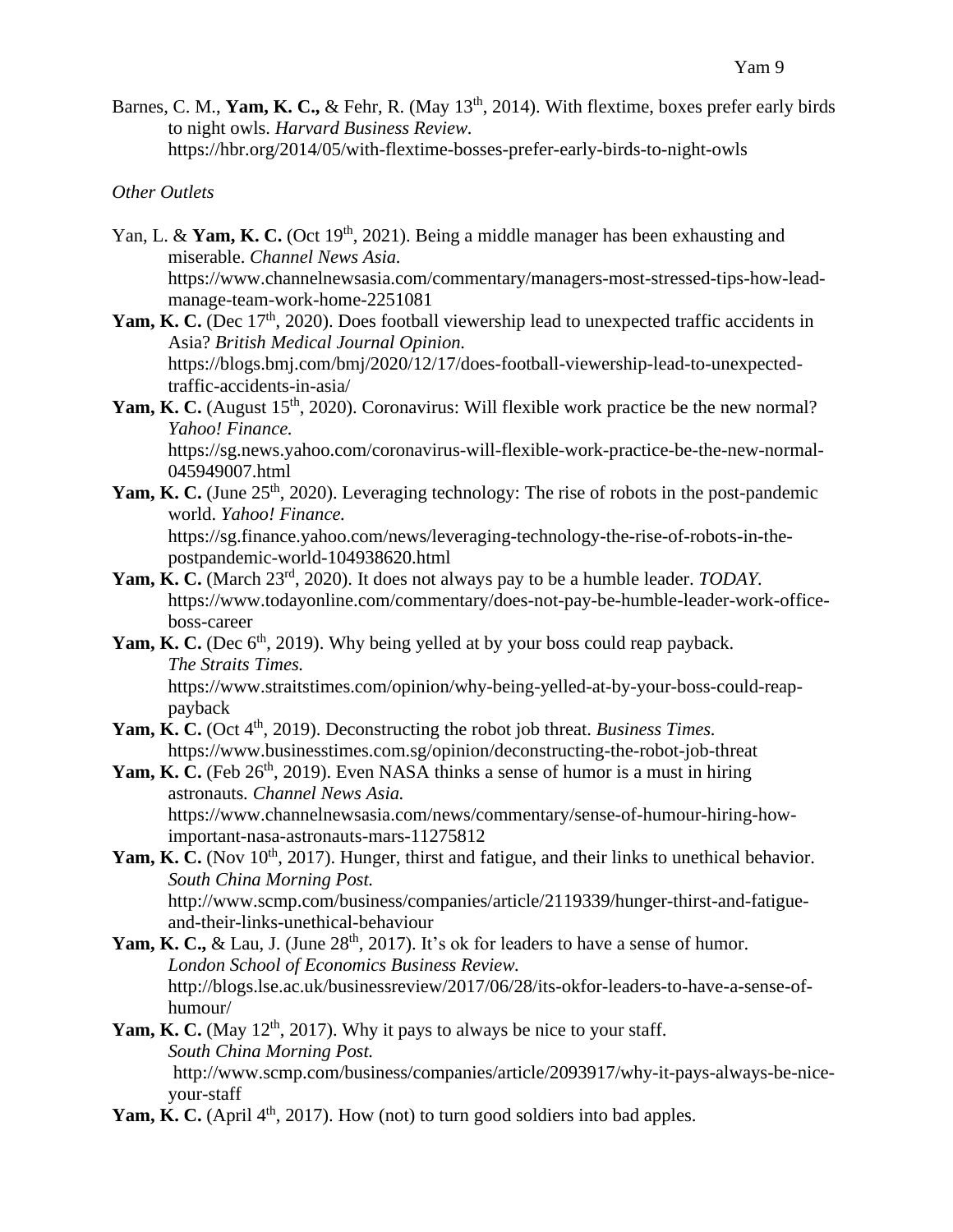*London School of Economics Business Review.*

http://blogs.lse.ac.uk/businessreview/2017/04/04/how-not-to-turn-good-soldiers-into-badapples/

Yam, K. C. (Feb 10<sup>th</sup>, 2017). Empowering employees can bring rewards for Hong Kong Managers. *South China Morning Post.*

http://www.scmp.com/business/companies/article/2069491/empowering-employees-canbring-rewards-hk-managers

- Yam, K. C. (May 13<sup>th</sup>, 2016). Why air pollution is damaging more than just your breathing. *South China Morning Post.* http://www.scmp.com/business/article/1942630/why-air-pollution-damaging-more-justyour-breathing
- **Yam, K. C.** (April 10<sup>th</sup>, 2016). When corporate citizenship backfires. *The Straits Times.* http://www.straitstimes.com/opinion/when-corporate-citizenship-backfires-on-thecompany
- **Yam, K. C.** (April 7<sup>th</sup>, 2016). Why service with a smile may not always pay. *TODAY*. http://www.todayonline.com/commentary/why-service-smile-may-not-always-pay
- Yam, K. C. (August 21<sup>st</sup>, 2015). 9 to 5 syndrome: How flexible working hours can kill your career. *South China Morning Post.* http://www.scmp.com/business/companies/article/1851353/9-5-syndrome-how-flexibleworking-hours-can-kill-your-career

# **SELECTED MEDIA MENTIONS**

*North America and Europe:* CBS News; Daily Mail, Glamour Magazine; HBR Blog, Huffington Post; Human Capital Magazine; KIRO News Seattle; London School of Economics Business Review; Pittsburgh Post-Gazette; Poets and Quants; Psychology Today; Talent Management Magazine; The British Psychological Society; The New York Times; The Times; The Washington Post

*Asia-Pacific:* Channel News Asia (both print media and live television appearances); Chinese Management Insight; Human Resource Management Magazine (Asia), New Straits Times; TODAY (Singapore); The Straits Times; The Financial Express; The Jakarta Post; South China Morning Post; Yahoo! Singapore

# **RESEARCH GRANTS**

# *Awarded grants (all as principal investigator)*

| 2015-2018 | NUS start-up grant: Behavioral ethics in organizations (SGD 90,000)             |
|-----------|---------------------------------------------------------------------------------|
| 2017-2018 | Ministry of Education (MOE) Tier 1: The downsides of morality (SGD 82,500)      |
| 2017-2019 | MOE Tier 1: Cannabis use and work (SGD 40,000)                                  |
| 2018-2020 | MOE Tier 1: New trends in behavioral ethics research (SGD 70,076)               |
| 2019-2020 | Humanities and Social Sciences Faculty Research Fellowship: Cultural values and |
|           | successes in team sports (SGD 50,000)                                           |
| 2019-2021 | MOE Tier 1: The rise of machines and its impacts on work (SGD 39,500)           |
| 2020-2022 | MOE Tier 1: Unethical behavior in the name of others (SGD 83,000)               |
| 2021-2023 | MOE Tier 1: The use of robots in the medical contexts (SGD 30,000)              |
| 2022-2023 | Humanities and Social Sciences Seed Fund: Robots at work (SGD 20,000)           |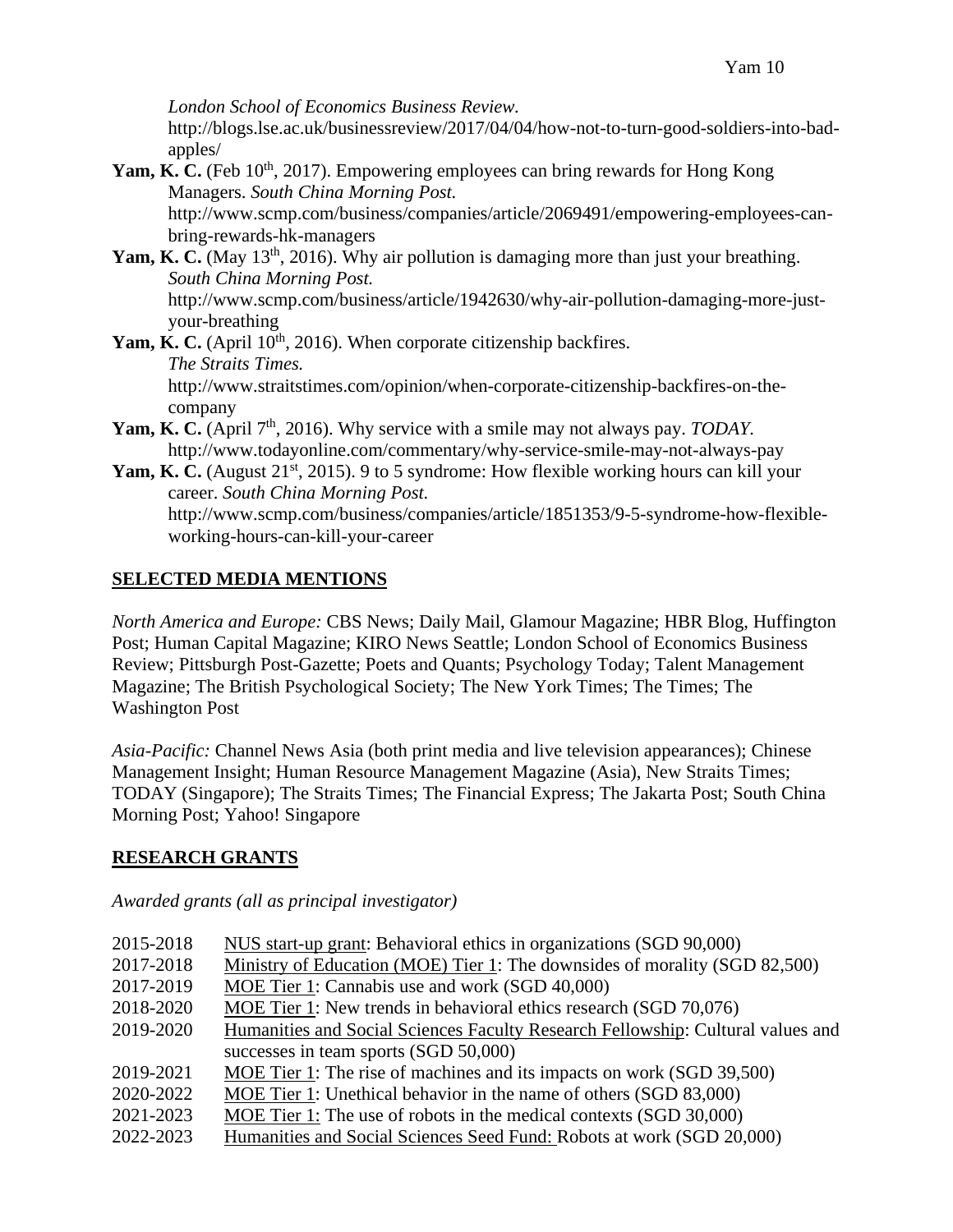# **Total amount = SGD 505,076 (~USD 371,000)**

# **TEACHING INTERESTS**

Business Ethics; Organizational Behavior; Leadership; Judgment and Decision Making

# **TEACHING EXPERIENCE**

# *National University of Singapore<sup>1</sup>*

MSc in Management: Judgment and Decision Making (2021; Rating = 4.8/5.0; 35 students)

Undergrad Core: Judgment and Decision Making  $(2021; Rating = 4.7/5.0; 61$  students) Undergrad Core: Judgment and Decision Making (2019; Rating = 4.6/5.0; 73 students) Undergrad Core: Leadership and Ethics (2019; Rating = 4.8/5.0; 48 students) Undergrad Core: Leadership and Ethics (2018; Rating = 4.6/5.0; 100 students) Undergrad Core: Leadership and Ethics (2017; Rating  $=$  4.6/5.0; 57 students) Undergrad Core: Leadership and Ethics (2016; Rating = 4.6/5.0; 66 students)

PhD Core Seminar: Motivation and Intergroup Processes (2019; Rating = 5.0/5.0; 4 students) PhD Core Seminar: Motivation and Intergroup Processes (2018; Rating = 4.0/5.0; 3 students) PhD Core Seminar: Motivation and Intergroup Processes (2017; Rating = 4.9/5.0; 9 students)

Executive Education: Fostering Creativity (2017; Rating = 4.3/5.0; 50 students)

# *University of Washington*

Undergrad Core: Business, Government, and Society (2014; 4.1/5.0; 53 students)

# **INVITED RESEARCH PRESENTATIONS**

# **2021-2022**

International Association for Chinese Management Research (*virtual*) National Taiwan University, College of Management (*virtual*) Nara Institute of Science and Technology Kyoto University, Graduate School of Management (*virtual*)

# **2020-2021**

University of Exeter, Business School (*virtual*) Association for Psychological Science Invited Panel Discussion (*virtual*) Hong Kong Polytechnic University, Faculty of Business (*virtual*) University of Toronto Medical Cannabis Conference (*virtual*)

# **2019-2020**

NYU Shanghai (*cancelled due to COVID-19*) University of Zurich

<sup>&</sup>lt;sup>1</sup> No teaching ratings in 2020 because I received a NUS fellowship which excused me from teaching.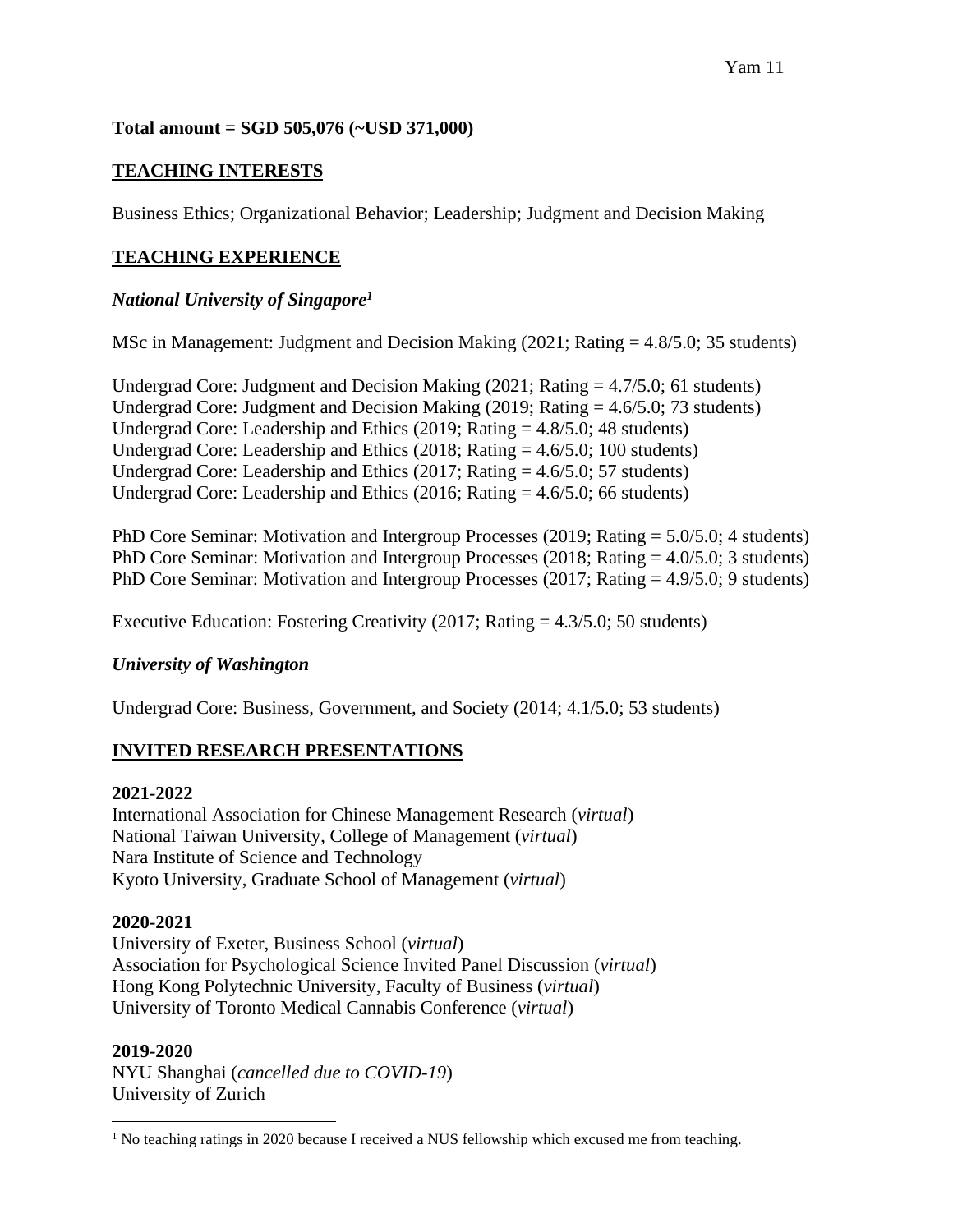China Europe International Business School (CEIBS)

### **2018-2019**

University College London, School of Management University of Navarra, IESE Business School Católica Lisbon School of Business & Economics Kobe University, Graduate School of Business Administration Sun Yat-Sen University, Business School Thammasat University (Thailand), Faculty of Law CSR Asia Summit

# **2017-2018**

Kyoto University, Graduate School of Management

### **2016-2017**

University of Amsterdam, Business School Temple University, Fox School of Business

#### **2015-2016**

Hong Kong University of Science and Technology Business School Wuhan University, School of Economic and Management Huazhong University of Science & Technology, School of Management Peking University, Guanghua School of Management

#### **2014-2015**

University of Central Florida, College of Business Administration University of North Carolina Chapel Hill, Kenan–Flagler Business School Singapore Management University, Lee Kong Chian School of Business National University of Singapore Business School Stanford University, Graduate School of Business Georgia Institute of Technology, Scheller College of Business Arizona State University, Carey School of Business Chinese University of Hong Kong Business School

# **PROFESSIONAL SERVICES**

#### **Dissertation Committees**

Zhenyu Liao (2017) Assistant Professor, Northeastern University Guo Yang (2020; *co-chair*) Assistant Professor, IÉSEG School of Management Noriko Tan (2020) Postdoctoral Fellow, Singapore Management University Huirong Ju (2020) Case Writer, CEIBS Case Center Wei Xuan Jomel Ng (2020) Postdoctoral Fellow, National University of Singapore Jieqiong Cao (2021) Lecturer, Singapore University of Social Sciences Runkun Su (2022) Assistant Professor, Sun Yat-sen University Alessandro Fergnani (2023) Pok Man Tang (2023) Assistant Professor, University of Georgia Yizhen Lu (2023; *chair*) Alex Eng (2024; *chair*)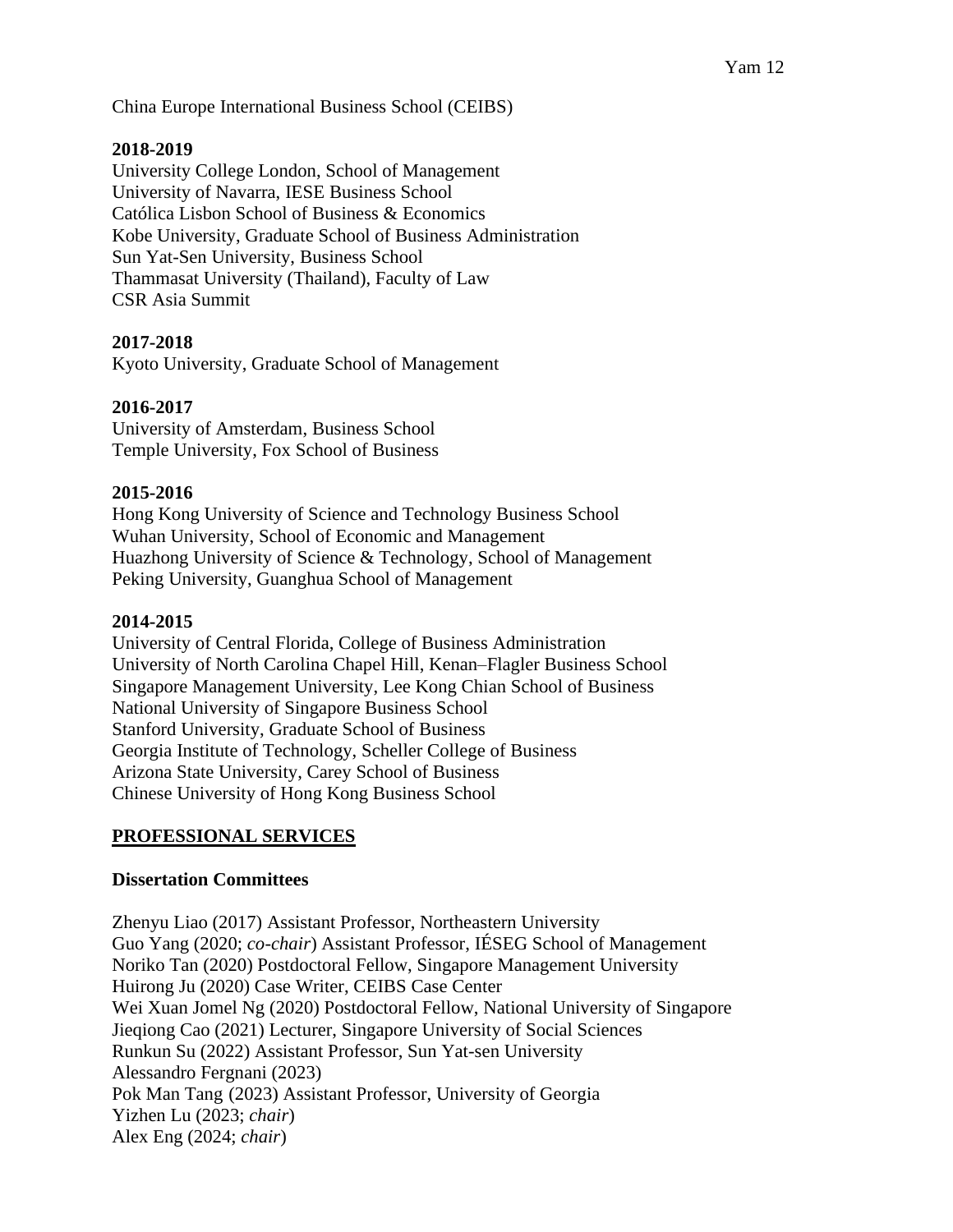Liuxin Yan (2025; *chair*)

### **Research Assistant/Student Advising**

Jenson Lau (2017-19) *PhD placement*: University of Washington (Foster) Ohya Takaki (2021) *PhD placement*: Auburn University (Harbert) Carisa Lam (2020-2022) *PhD placement*: University College London Valentino Chai (2020-2022) *PhD placement*: Stanford Graduate School of Business

### **Senior Editor**

Management and Organization Review (2022-2025)

# **Editorial Board Membership**

Journal of Applied Psychology (2020-present) Journal of Management (2022-present) Organizational Behavior and Human Decision Processes (2019-present) Personnel Psychology (2020-present)

#### **Ad-Hoc Reviewer**

Academy of Management Journal Applied Economics Letter Asia Pacific Journal of Management British Journal of Management Business Ethics Quarterly Canadian Journal of Administrative Sciences Computers in Human Behavior Current Psychology Ethics & Behavior Human Relations Journal of Business Ethics Journal of Business Research Journal of Experimental Social Psychology Journal of Management Studies Journal of Managerial Psychology Journal of Organizational Behavior Journal of Vocational Behavior Management Science Organization Science Personality and Social Psychology Bulletin Philosophical Psychology PLOS One Proceedings of the National Academy of Sciences (*PNAS*) Social Sciences and Humanities Research Council (*SSHRC*)

# **National University of Singapore**

*Business School/University Level* Assistant Dean (Faculty Development) (2021-present) Member, Faculty hiring committee for the Department of Psychology (2020-2023) Member, Faculty gender diversity taskforce (2019-2021)